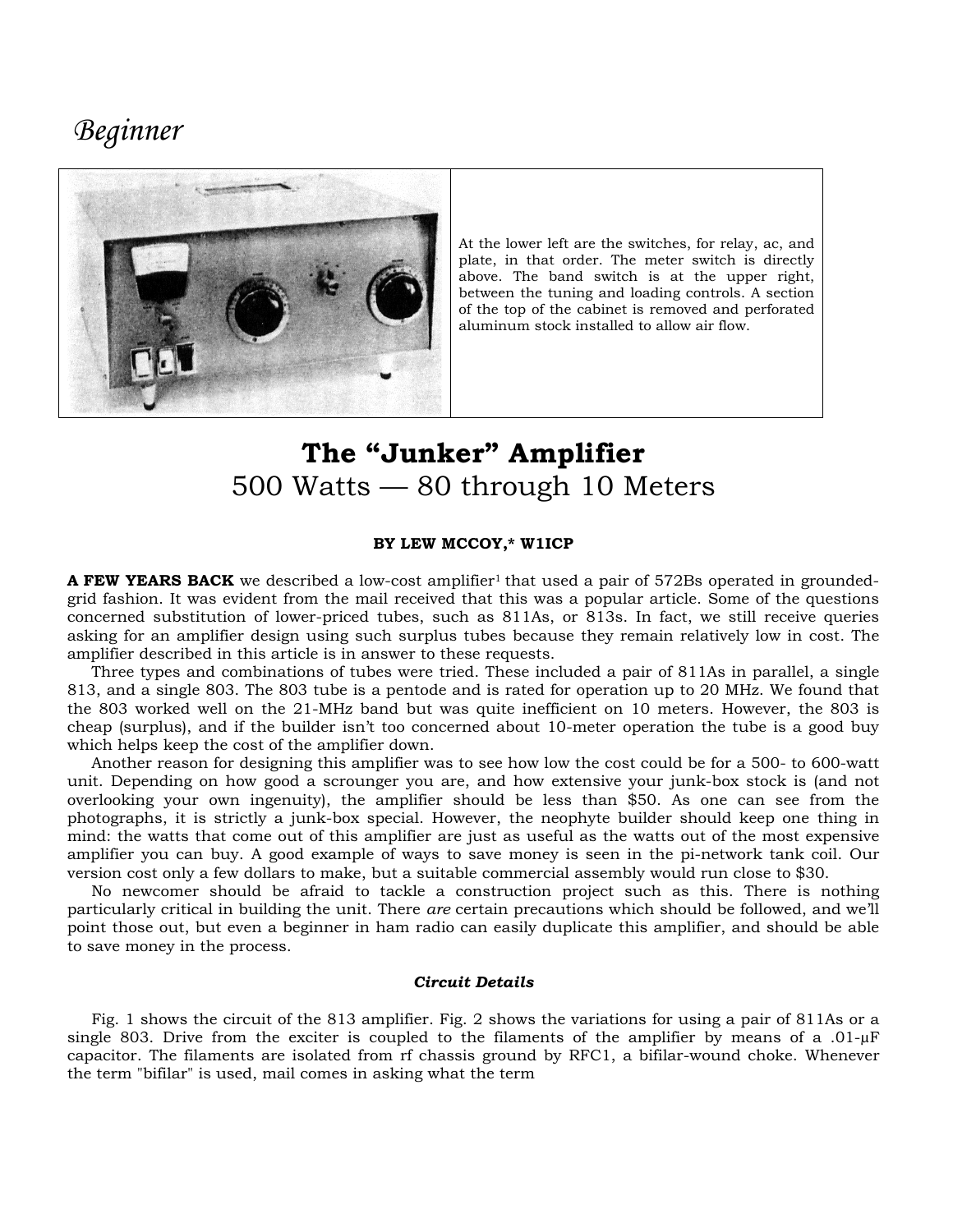

Fig.  $1$  — Circuit diagram of the 500-watt amplifier. Unless specified, all resistors are one watt composition. All decimal value capacitors are disk ceramic. Labeled components not listed below are for text reference purposes.

| $B1 -$ Cooling fan, 117-volt ac motor.                 | $L2 - 15$ 1/2 turns No. 12 solid wire, 3-inch              |
|--------------------------------------------------------|------------------------------------------------------------|
| $C1 - 500$ -pF, 20-kV TV-type high-voltage.            | diameter (see text.) Tap information: Tap points           |
| $C2 - 150$ -pF variable (E. F. Johnson 154-8, Millen   | counted from the C5 end of the coil, 40-meter              |
| $12515$ or equiv.).                                    | tap $9 \frac{3}{4}$ turns; 20-meter tap, 15 turns; 15      |
| $C3 - 100$ -pF mica, transmitting type (see text).     | meter tap $5 \frac{1}{4}$ turns from junction of L1L2; 10- |
| $C4 - 500$ -pF mica, transmitting type, see text.      | meter tap. 7 1/4 turns from junction of L1L2.              |
| $C5 - 1200$ -pF variable, trf type, 3-gang, 400-pF per | $P1$ – Fuse-in-plug assembly.                              |
| section, stators connected in parallel.                | $R1 - 2$ ohms, 2 watts.                                    |
| $C6-C11$ , incl. $-100$ -pF, 450-volt electrolytic.    | $R14 - 3.3$ ohms. Three 10 ohm, 1-watt resistors in        |
| $CR1-CR6$ , incl. $-$ 1000-volt piv, 1-ampere diode,   | parallel. $jRFC1 - 28$ bifilar turns No. 14                |
| see text.                                              | Formvar or Nylcad, close-wound on $1/2$ -inch              |
| $F1, F2 \rightarrow 10-A$ fuse.                        | dia., $7 \frac{1}{2}$ -inch long ferrite rod (see text.)   |
| $J1, J2$ - Coax chassis fitting, type SO-239.          | RFC2 $-$ 90 µH, 500-mA rf choke (B & W 800 or              |
| $J3, J4$ — Binding post terminals, (jumper can be      | equiv.).                                                   |
| removed and relay controlled from exciter              | $RFC3 - 2.5$ mH rf choke.                                  |
| circuits.)                                             | $S1, S2, S5$ - Spst toggle switch.                         |
| $K1$ — Dpdt relay (see text.)                          | S3. $S4 - Two-pole$ , 6-position, 2-section rotary         |
| $L1 - 10$ turns, 2-inch diameter, 1/4-inch copper      | (Centralab 2511 or similar).                               |
| tubing. Space turns $1/8$ inch.                        | $T1, T2$ — See text.                                       |
|                                                        | $Z1 - 7$ turns No. 16 space-wound on 100-ohm, 2-           |
|                                                        | watt resistor                                              |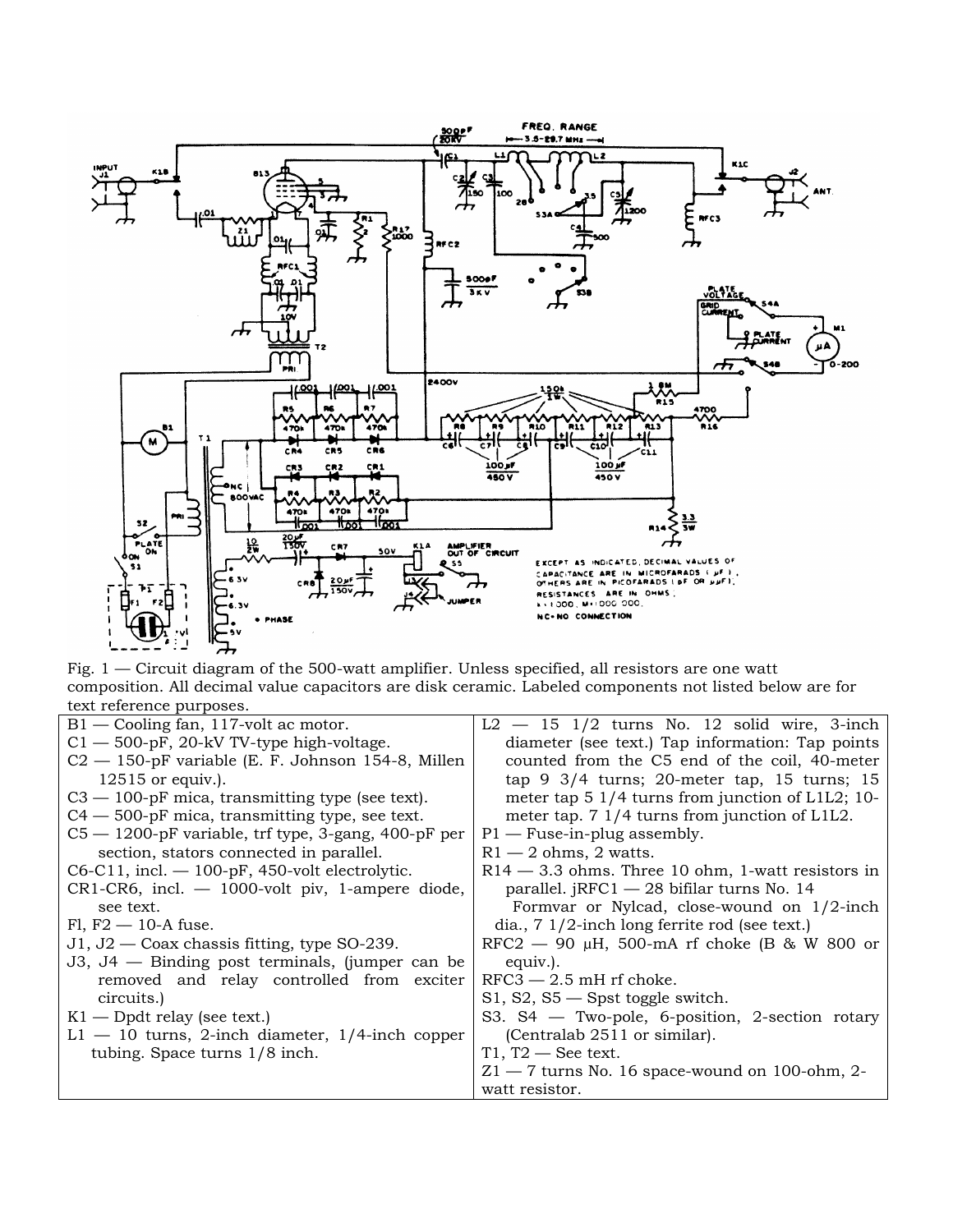means. In this case, the bifilar winding consists of two parallel lengths of wire wound with close-spaced turns on a single ferrite core. Two adiacent end leads connect to the tube filaments. The two remaining leads attach to the filament-voltage source  $-$  a center-tapped transformer in this instance. RFC1 is a broad-band choke, offering high impedance to rf energy from 80 through 10 meters; thus the rf drive is not shorted out by the low-impedance of the filament transformer. Z1 is a parasitic suppressor.

The tank circuit consists of plate-tuning capacitor C2, L1 and L2, and C5, the loading capacitor. This circuit covers the 80- through 10-meter bands. Fixed-value capacitors are used in combination with C3 and C4 on 80 meters. These capacitors are switched into the circuit by means of S3, the band switch. A double-pole, double-throw relay, K1, can be activated to bypass the amplifier and run only the exciter, if desired.

The power supply is a voltage-doubler type, and with the transformer specified provides a no-load voltage of approximately 2500, which chops to about 2300 volts under load. Filtering is accomplished by a series string of high-capacitance electrolytics, C6 through C11, inclusive. A meter is switched to read grid current, plate voltage or plate current.

## **Scrounging Parts**

One of the more expensive items in any amplifier is the power transformer. One way to reduce this cost to peanuts, is to use a TV set power transformer. Many TV repair shops are loaded with old TV chassis which can be had for the asking, or for only a few dollars. Power transformers from most sets are rated at 300 to 400 watts, continuous duty. In amateur operation, such as ssb or cw, neither of which is continuous duty, it is possible to increase these ratings considerably without any damage to the transformer. The amplifier shown here has been run for long periods without the transformer getting warm to the touch.

In the voltage-doubler circuit you can expect to get 2.8 times the secondary ac voltage. For example, a TV power transformer that has a total secondary ac voltage of 800 will provide about 2300 volts dc in this type of voltage doubler.

While it didn't occur to us at the time, another large savings could have been affected in obtaining the tank capacitor, C2, and some of the other components. C2 is a relatively expensive unit, but there is one piece of surplus gear that has a suitable capacitor for C2 plus many other useful parts. This is the TU-5B tuning unit that was used in the BC-375 transmitter<sup>2</sup>. This piece of surplus has two variable capacitors capable of handling up to a kW of power input. Also, the unit has the large fixed-value mica capacitors required for C3 and C4. C5 is a 3-gang trf type variable that is available from many surplus houses. Close-spaced capacitor plates can be used at C5 without danger of capacitor arc over.

We used commonly-available tubular electrolytics in the capacitor string of the power supply. These units are obtainable from most radio parts dealers. However, some surplus dealers have high capacitance electrolytics in stock. In order to obtain adequate filtering, one should figure on no less than 15 µF of capacitance. When capacitors are connected in series, and all capacitors have an equal value, the total capacitance is equal to the value of a single capacitor divided by the number of capacitors used in the string. In other words, four 100  $\mu$ F capacitors connected in series will provide a total of 25  $\mu$ F of capacitance. The voltage rating of the string is equal to the sum of the working voltages of all the capacitors. For example, four series-connected capacitors having a working voltage of 450 volts each will handle 1800 volts. In figuring your string of capacitors it is a good idea to allow at least 20-percent safety margin on the total working-voltage rating.

As to the tube or tubes you decide to use, 811As, 813s, and 803s can all be purchased as surplus, and you'll save about 40 percent of the cost of new tubes. If you belong to a radio club it is a good idea to ask around among the other hams and see what they might have tucked away. We've found that some hams are like pack rats; they save everything.

The 811A requires 6.3 volts at 4 amperes for the filament. Two tubes will require 8 amperes. The average TV transformer has a 6.3-volt filament winding rated at about 8 amps. It may seem ridiculous, but there is no reason you cannot use two TV transformers - one for the filaments and the other for plus B. If you find a really rugged transformer, a single unit could be used, for both plate and filament but we recommend a separate filament transformer to ease the power load on the plate transformer. An 813 or 803 filament requires 10 volts at 5 amperes, and again, the surplus market is a good bet for such a transformer. Also, don't overlook club auctions!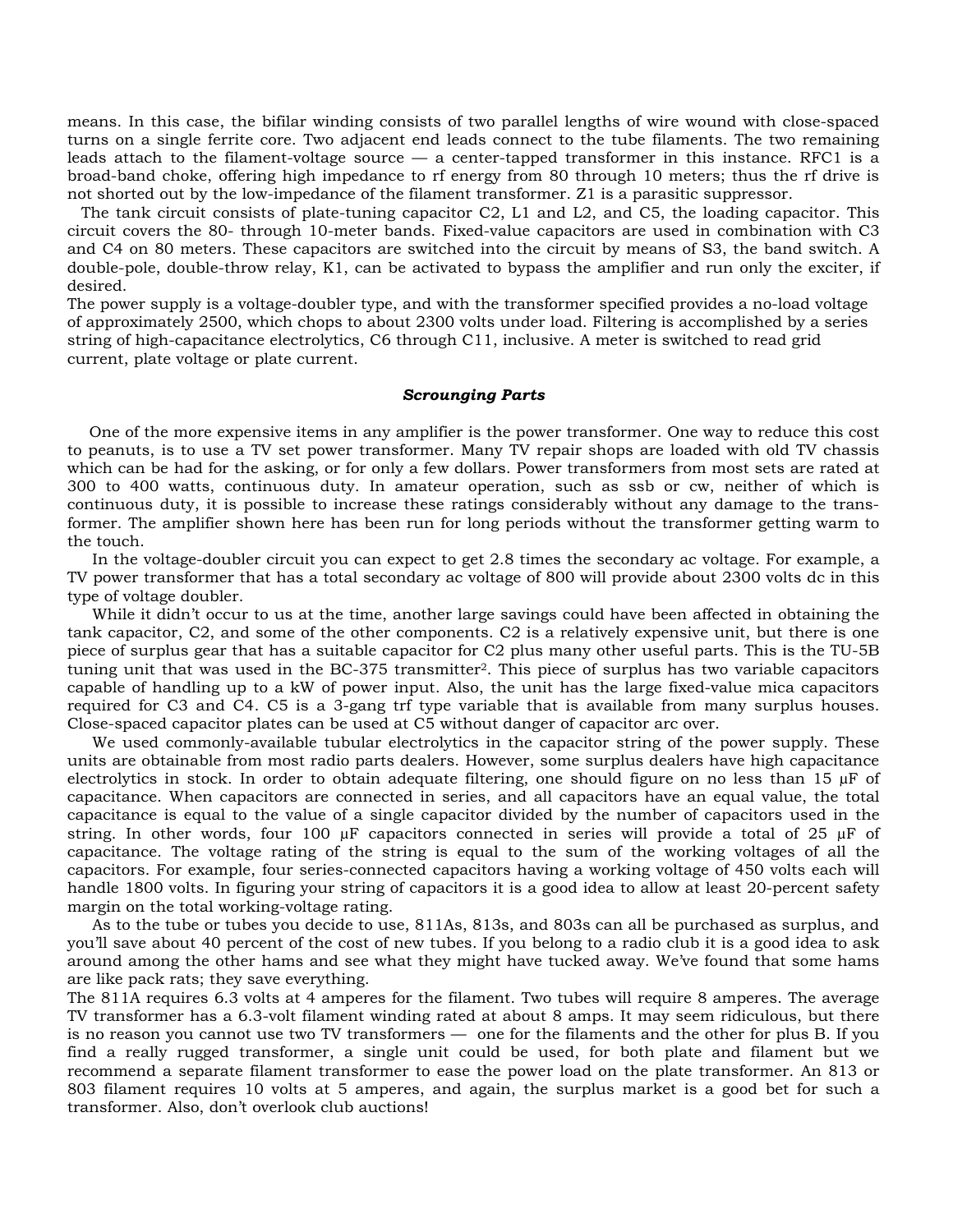

In this unit a pair of 811As is used as the amplifier tubes. Note the shield section between the tubes and the tank coil. shield serves The the dual purpose of shielding plus directing the air flow from blower fan directly behind the tubes. The power supply section is along the left side. The tank coil, at the front right, is between the tuning loading and Visible capacitors. directly below the band switch are the two mica capacitors used for 80-meter operation. In front of the unit are the two tubes that were tested in the amplifier, an 803 at the left and an 813 at the right.

The enclosure for the amplifier is a homemade unit, bent up from sheet aluminum. A small piece of perforated aluminum is used over the tube area to permit air flow for cooling of the tubes. The layout of the amplifier is not critical so any enclosure or chassis large enough to hold the parts is suitable. Local sheet-metal shops should have plenty of material for making your own cabinet. Also, the surplus market occasionally vields some good buys in cabinets and enclosures.

#### **Which Transformer?**

TV transformers provide from 500 to 750 volts across the entire secondary. The first step you must take is to decide which type of tube or tubes you will use. The 811As will work nicely with 1500 volts on the plates, so a 500- to 600-volt transformer (in a voltage doubler) will give you just about the correct voltage. The 811A unit shown in the photo has a power supply that delivers slightly over 1600 volts with no load. Without negative grid bias on the 811As (zero bias) the resting plate current of the tubes was at a safe level. If you find that the resting current is too high (the plate dissipation rating on the 811As is 65 watts) you may have to use some negative bias. (Usually only a few volts are required, and this can be obtained from batteries.) The point is that you shoot for a transformer with a 500-volt winding for powering these tubes.

The 813 has a maximum rating of 2500 volts, so a 700- to 800-volt transformer would be best. The 803 has a maximum rating of 2000 volts so the 600-volt range is called for here. In a grounded-grid amplifier it is better to run the tubes at their maximum voltage ratings rather than some lower value. Better efficiency can usually be obtained when using higher plate voltages.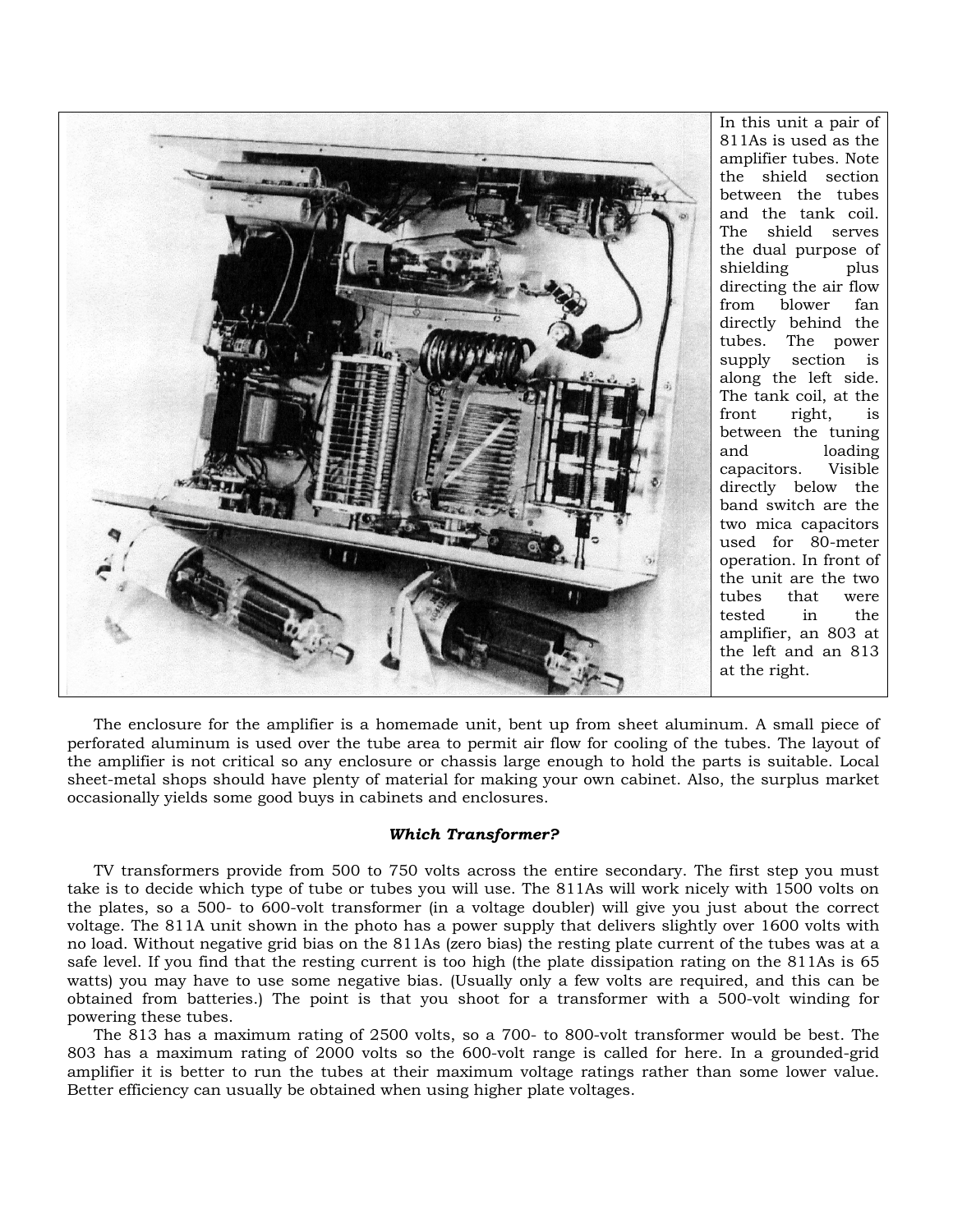

#### **Construction Information**

As mentioned, any cabinet and chassis large enough to contain the amplifier will be suitable. The chassis shown was made from a single sheet of aluminum. It is 19 inches wide, 15 inches deep, and 8 inches high.

There is nothing critical in the layout of the components. But be sure that any components carrying high voltage are adequately spaced from the chassis or other ground points. With the tank circuit coil, try to keep the leads for the 15 and 10-meter taps as short as possible.

We made an etched circuit board to hold the electrolytic capacitors, rectifiers, and associated components in the power supply filter section. These components can be mounted on a piece of Plexiglas, or on any similar material. RFC1 can be homemade but we've run into one problem here. The ferrite core we used is a  $1/2$ -inch diameter,  $7/2$ -inch-long unit that was available from a mail order house, but they no longer stock the material. However, Amidon Assoc.<sup>3</sup> has a choke kit available. Also, there is another commercially-made choke available<sup>4</sup>.

The relay, K1, is a surplus item that required about 30 volts dc to operate it. The voltage was obtained by connecting all of the filament windings on T1 in series, and using a voltage doubler circuit. If you choose this system be sure to have the windings phased correctly so that one winding doesn't buck another.

In figuring the voltage rating for the high-voltage rectifiers (CR1 through CR6) the total required in each leg must be three times that of the total secondary winding. In other words, for a 600-volt secondary, you would need a rating of 1800 volts for the rectifiers. It is a good idea to allow a 20-percent safety factor. (Surplus rectifiers are available in the 1,000-volt, 1-ampere range.)

A piece of Plexiglas,  $4 \times 5 \times 1/4$  inches is used to support L2. We drilled two rows of  $1/8$ -inch diameter holes, 1/8 inch apart. The two rows are three inches apart. There are 15 holes in one row and 16 in the